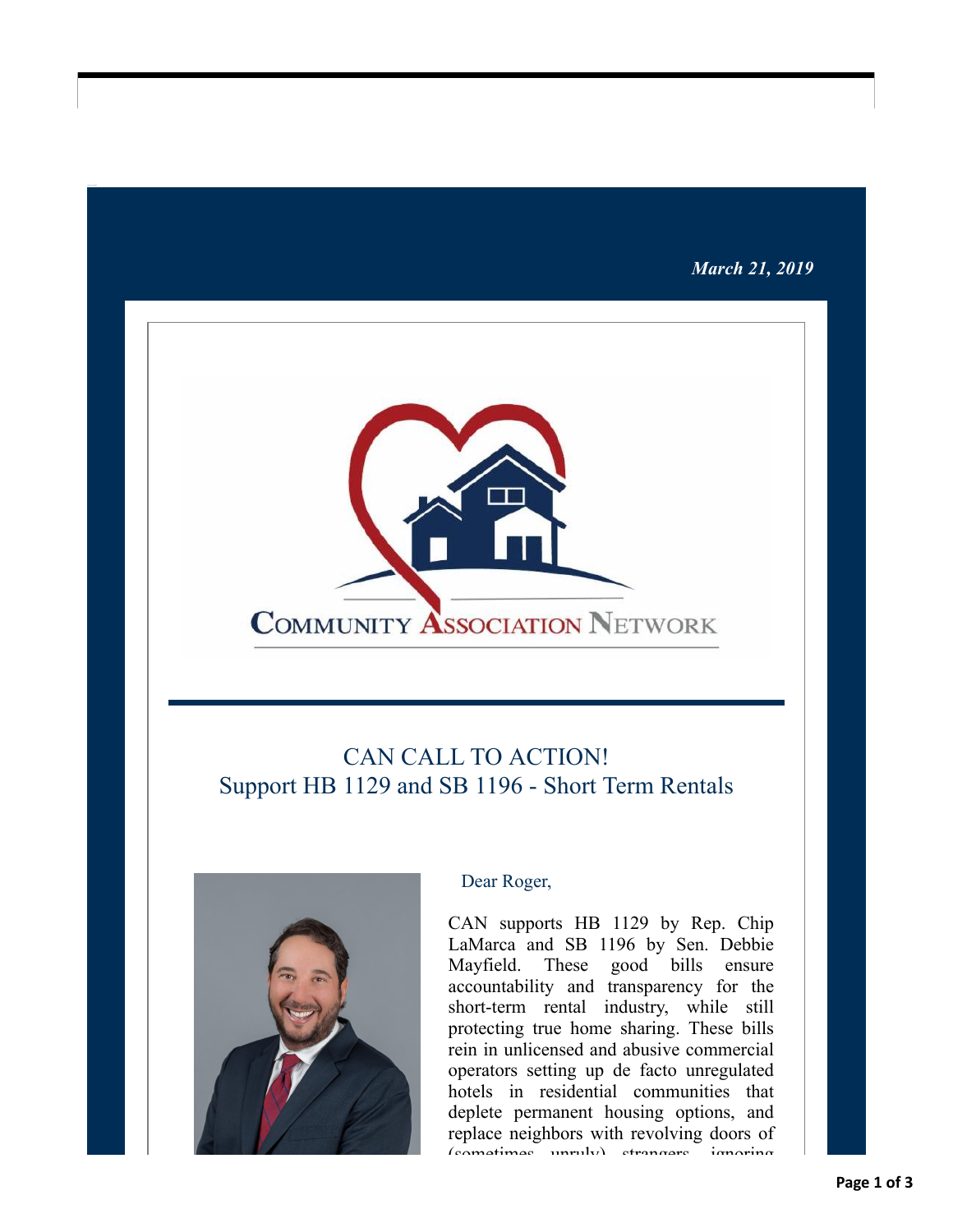

(sometimes unrury) strangers, ignoring health codes and disturbing once peaceful neighborhood communities across the state.

# **Alan Garfinkel, Esq.**

*Chairman of the Board of Directors*

**[agarfinkel@LoveGWLaw.com](mailto:agarfinkel@lovegwlaw.com?subject=CAN%20Alert)**





CAN asks all of our members to please email legislators in the Florida House Business and Professions Committee and Senate Community Affairs Committee to urge hearing HB 1129 and SB 1196. We've provided a sample email for you to edit and send today:

*"Dear Legislator,*

*I am writing you in support of HB 1129 by Rep. Chip LaMarca and SB 1196 by Sen. Debbie Mayfield. I urge you to hear these bills in your next scheduled committee meeting. Please protect our neighborhoods by supporting HB 1129 and SB 1196.*

*Thank you for your consideration and please support HB 1129 and SB 1196........ so we can protect our neighborhoods by knowing our Neighbors.*

*Sincerely,"*

We've made a difference together for more than 10 years. Let's continue to make a difference protecting our families, friends and our neighbors.

Below are the email addresses for each committee member.

[Heather.Fitzenhagen@myfloridahouse.gov](mailto:Heather.Fitzenhagen@myfloridahouse.gov?subject=Support%20HB%201129%20and%20SB%201196) [Amber.Mariano@myfloridahouse.gov](mailto:Amber.Mariano@myfloridahouse.gov?subject=Support%20HB%201129%20and%20SB%201196) [Newt.Newton@myfloridahouse.gov](mailto:Newt.Newton@myfloridahouse.gov?subject=Support%20HB%201129%20and%20SB%201196) [Ramon.Alexander@myfloridahouse.gov](mailto:ramon.alexander@myfloridahouse.gov?subject=Support%20HB%201129%20and%20SB%201196)



## **Board of Directors**

Bob Begley CJ Blancett Ted Fox Robert Hendry Roger Kesselbach Cynthia Morales Frayda Morris Charles Parness Gary van der Laan Brad van Rooyen